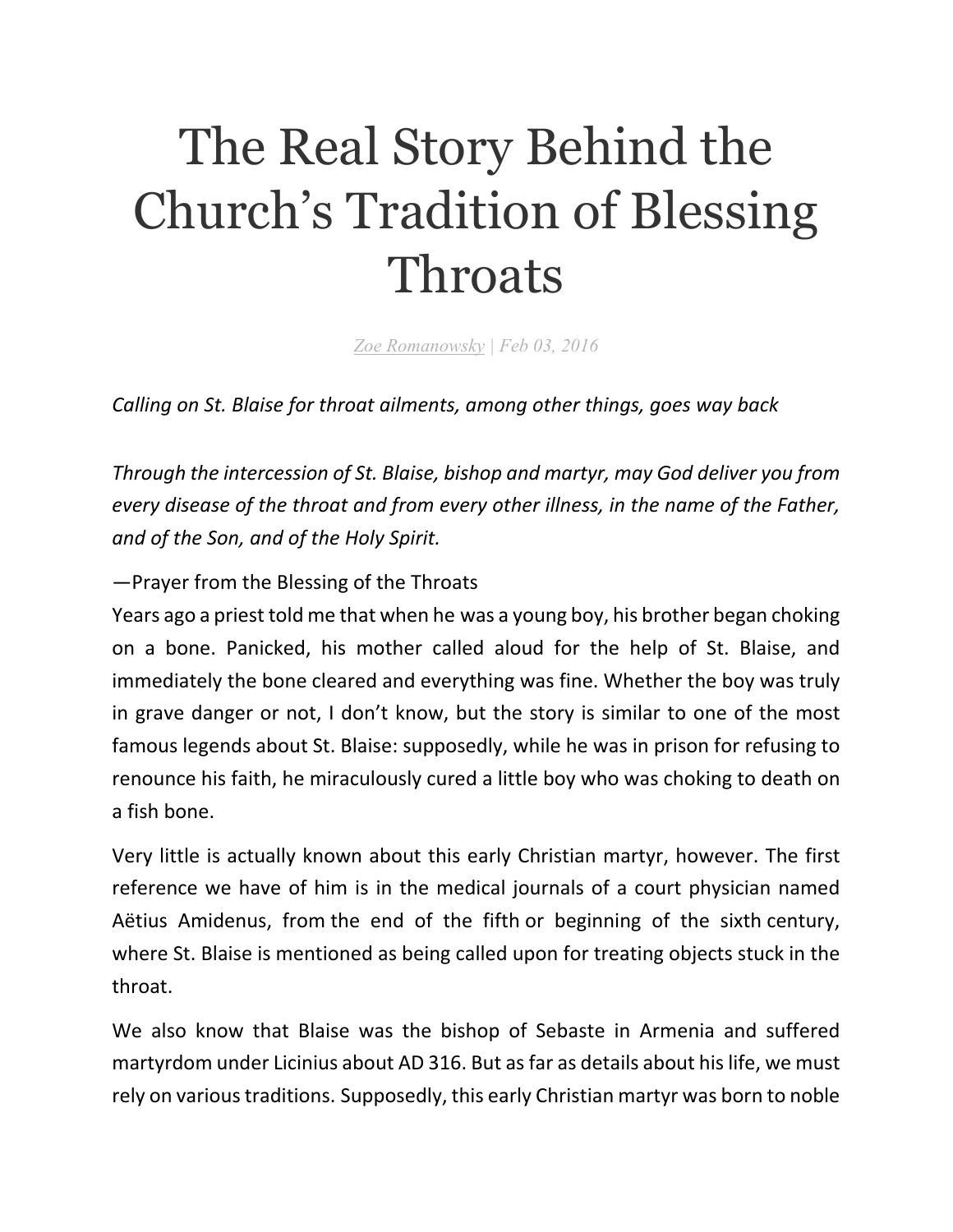and wealthy parents who provided him with a Christian education. He became a physician and was elected and consecrated a bishop at a young age. During the persecution of Licinius, a former ally of Constantine who began persecuting the Church, Blaise experienced a call to live as a hermit in a cave outside of town, where he was known to heal sick and wounded wild animals. Eventually he was discovered by hunters who were roaming the countryside capturing creatures to use in the amphitheater games. Blaise was taken to Agricolaus, the governor of Cappadocia and Lesser Armenia, and thrown into jail.

One legend has it that on his way to prison, Blaise commanded a wolf to release a pig belonging to a woman who begged for the holy bishop's help. She later brought candles to his cell so he would have light to read the Scriptures. While Agricolaus was reportedly impressed with Blaise's miracles, it didn't stop him from insisting that the bishop renounce his faith and when he wouldn't, the governor had him beaten, tortured with an iron comb (a tool used for combing wool), and beheaded.

As the manuscripts from Aëtius Amidenus show, by the sixth century St. Blaise's intercession was being invoked in the east for illnesses related to the throat. By the ninth century, the saint was also revered in Europe and went on to become one of the most popular saints in the Middle Ages, venerated as one of the "Fourteen Holy Helpers" (which also included saints such as St. Christopher, St. Erasmus, St. Denis of Paris, St. Barbara, St. Catherine of Alexandria and St. Giles.)

Churches were named for St. Blaise and altars were dedicated to him. Pope Leo IV is said to have presented relics of St. Blaise to Duke Wolfenus of Rheinau, Germany in 855, who brought them home from Rome with him. Other relics of St. Blaise are reported to be in Braunschvieg, Germany, as well as in Paris.

In 971, in present day Dubrovnik, St. Blaise reportedly appeared to the city's inhabitants to warn them of an impending attack by the Venetians. Ever since, Dubrovnik has honored him as its patron. A statue of the saint stands over the entrance gate to the city and the cathedral there has an array of Blaise's relics.